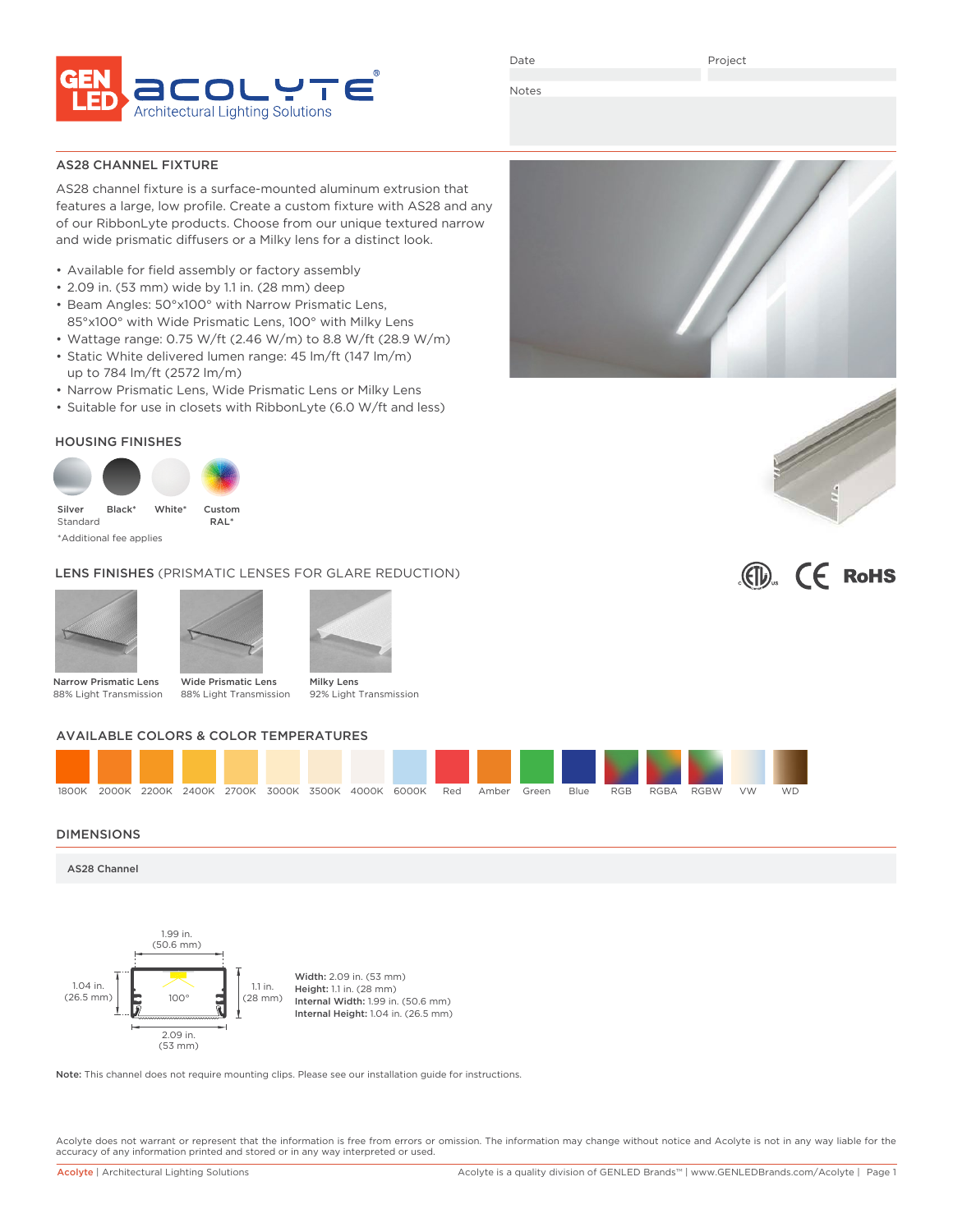

# SPECIFICATIONS

| Beam Angle                   | 50°x100° with Narrow Prismatic Lens, 85°x100° with Wide Prismatic Lens, 100° with Milky Lens                                                                                                                                                                                                                                                                                                                                                                                                                    |
|------------------------------|-----------------------------------------------------------------------------------------------------------------------------------------------------------------------------------------------------------------------------------------------------------------------------------------------------------------------------------------------------------------------------------------------------------------------------------------------------------------------------------------------------------------|
| Lens Type                    | Narrow Prismatic Lens, Wide Prismatic Lens, Milky Lens                                                                                                                                                                                                                                                                                                                                                                                                                                                          |
| Length                       | Channel is sold by the foot and cut to your exact desired length.                                                                                                                                                                                                                                                                                                                                                                                                                                               |
| <b>Operating Voltage</b>     | 24 <sub>V</sub>                                                                                                                                                                                                                                                                                                                                                                                                                                                                                                 |
| Dimming                      | MLV / 0-10 Volt / Lutron Hi-Lume 1% dimming LED drivers / Lutron VIVE code compliance available / ELV / DALI / DMX                                                                                                                                                                                                                                                                                                                                                                                              |
| <b>Operating Temperature</b> | -40° F to 158° F (-40° C to 70° C)                                                                                                                                                                                                                                                                                                                                                                                                                                                                              |
| Colors                       | 1800K, 2000K, 2200K, 2400K, 2700K, 3000K, 3500K, 4000K, 6000K, Red, Amber, Green, Blue, RGB, RGBA, RGBW, VW,<br>RGB & RGBW Addressable, Warm Dim (1800K, 2000K, 2200K only available in IP20)                                                                                                                                                                                                                                                                                                                   |
| <b>CRI</b>                   | 90+ CRI (Static white only)                                                                                                                                                                                                                                                                                                                                                                                                                                                                                     |
| Lamp Life                    | L70 at 50,000 Hours                                                                                                                                                                                                                                                                                                                                                                                                                                                                                             |
| MacAdam Ellipses (SDCM)      | 2-Step Binning (For Static White LEDs only)                                                                                                                                                                                                                                                                                                                                                                                                                                                                     |
| Certifications               | ETL Listed: UL 2108 Issued: 2004/02/27 Ed: 1 Rev: 2014/02/24 Low Voltage Lighting Systems<br>CSA C22.2#9.0 Issued: 1996/06/01 Ed: 1 (R2011) General Requirements for Luminaries;<br>with Gen. Inst. 1: 1997, Gen Inst. 2: 1998. ROHS compliant UL 2108 - Low Voltage Lighting Systems<br>UL 8750 - Light Emitting Diode (LED) Equipment for Use in Lighting Products UL 1598 / CSA 250.0-08 - Luminaires<br>Suitable for use in closets, compliant with NFPA® 70, NEC® Section 410.16 (A)(3) and 410.16 (C)(5). |

## ACCESSORIES

### End Caps



Acolyte does not warrant or represent that the information is free from errors or omission. The information may change without notice and Acolyte is not in any way liable for the<br>accuracy of any information printed and sto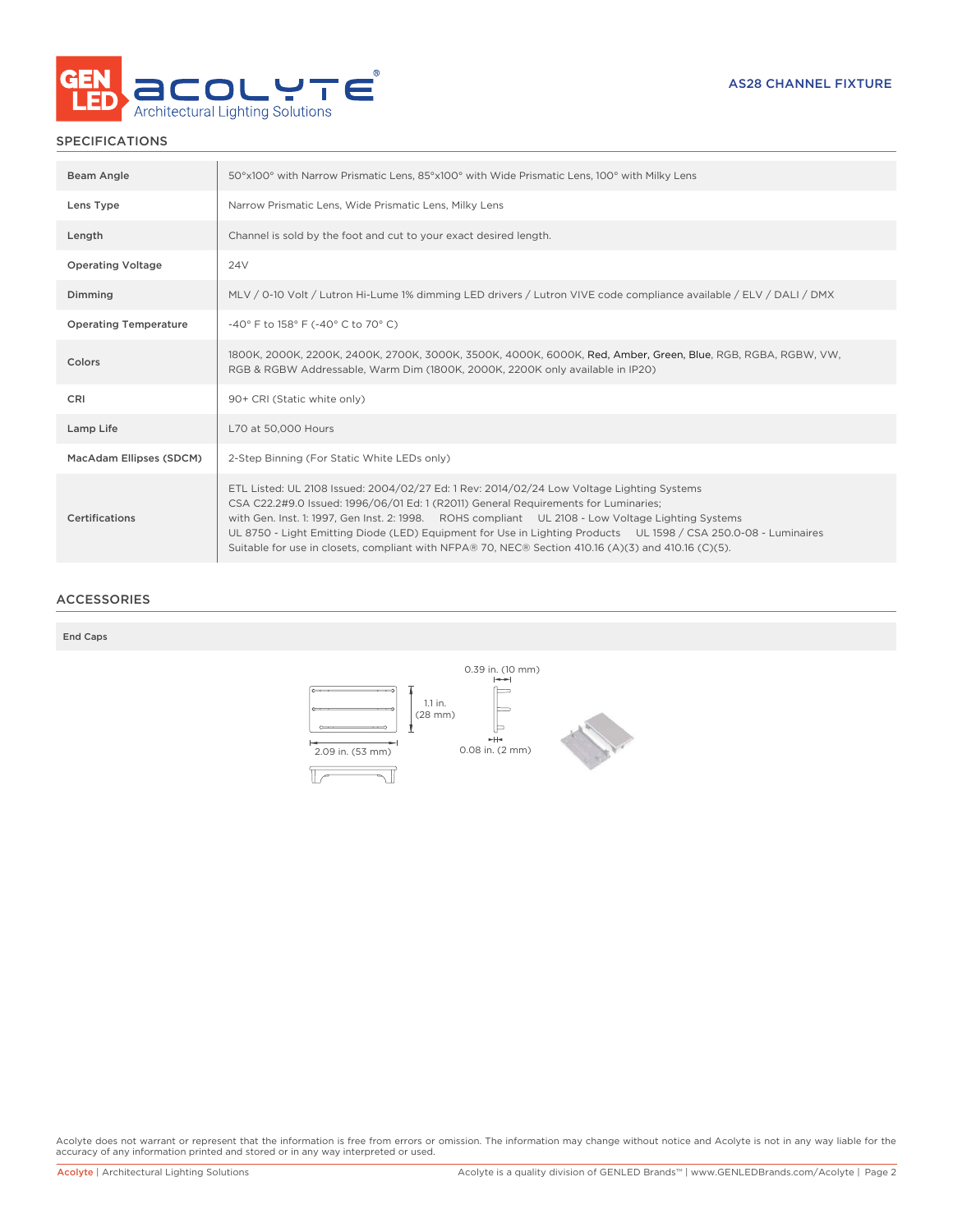

# ORDERING GUIDE

|                                                        |            | <b>Complete Channel Part Number</b>                                          |                                            |                                            |                 |                          |                                                     |                                                        |  |  |  |
|--------------------------------------------------------|------------|------------------------------------------------------------------------------|--------------------------------------------|--------------------------------------------|-----------------|--------------------------|-----------------------------------------------------|--------------------------------------------------------|--|--|--|
| CHANNEL                                                |            | <b>LENS</b>                                                                  |                                            |                                            |                 | <b>HOUSING COLOR</b>     |                                                     |                                                        |  |  |  |
| CHAS28                                                 |            |                                                                              |                                            |                                            |                 |                          |                                                     |                                                        |  |  |  |
| CHAS28 - AS28 Channel                                  |            | <b>NP</b> - Narrow Prismatic Lens                                            |                                            | M - Milky Lens                             |                 | <b>SV</b> - Silver       | <b>WH</b> - White                                   |                                                        |  |  |  |
|                                                        |            | WP - Wide Prismatic Lens                                                     |                                            |                                            |                 | <b>BK</b> - Black        | Consult factory for custom colors                   |                                                        |  |  |  |
| <b>STEP</b>                                            |            | <b>Complete RibbonLyte Part Number</b>                                       |                                            |                                            |                 |                          |                                                     |                                                        |  |  |  |
| <b>CATEGORY</b>                                        | <b>CRI</b> |                                                                              |                                            | <b>RIBBON TYPE &amp; IP RATING</b>         |                 |                          |                                                     |                                                        |  |  |  |
| RB                                                     |            |                                                                              |                                            |                                            |                 |                          |                                                     |                                                        |  |  |  |
| <b>RB</b> - RibbonLyte                                 |            | <b>0</b> - Static Color, Color Changing                                      |                                            | <b>SWS220</b> - Static White Series 2 IP20 |                 |                          | <b>RGBWADD</b> - Addressable RGBW IP67              | RGBWA20 - RGBW/A IP20                                  |  |  |  |
|                                                        |            | 90 - 90+ CRI Static White                                                    |                                            | <b>SWS265</b> - Static White Series 2 IP65 |                 |                          | VWS220 - VW Series 2 IP20                           | RGBWA65 - RGBW/A IP65                                  |  |  |  |
|                                                        |            |                                                                              |                                            | <b>SWS268</b> - Static White Series 2 IP68 |                 |                          | VWS265 - VW Series 2 IP65                           | RGBWA68 - RGBW/A IP68                                  |  |  |  |
|                                                        |            |                                                                              |                                            | <b>SCS220 - Static Color Series 2 IP20</b> |                 |                          | VWS268 - VW Series 2 IP68                           | WD20 - Warm Dim IP20                                   |  |  |  |
|                                                        |            |                                                                              | <b>SCS265 - Static Color Series 2 IP65</b> |                                            |                 |                          | <b>RGB20 - RGB IP20</b>                             | WD65 - Warm Dim IP65                                   |  |  |  |
|                                                        |            | NOTE: To ensure waterproofing standards are met, IP65,                       | SCS268 - Static Color Series 2 IP68        |                                            |                 |                          | <b>RGB65 - RGB IP65</b>                             | WD68 - Warm Dim IP68                                   |  |  |  |
| IP67, and IP68 RibbonLyte can NOT be cut in the field. |            |                                                                              | RGBADD - Addressable RGB IP67              |                                            |                 |                          | <b>RGB68 - RGB IP68</b>                             |                                                        |  |  |  |
| WATTAGE                                                |            |                                                                              |                                            |                                            | <b>COLOR</b>    |                          |                                                     |                                                        |  |  |  |
|                                                        |            |                                                                              |                                            |                                            |                 |                          |                                                     |                                                        |  |  |  |
|                                                        |            | 0.75 - 0.75 W/ft (2.46 W/m - Static White, Static Color)                     |                                            |                                            |                 | 18 - 1800K               | <b>VW</b> - Variable White                          |                                                        |  |  |  |
| 1.0 - 1.0 W/ft $(3.3 W/m - Variable White)$            |            |                                                                              |                                            |                                            |                 | $20 - 2000K$             | RGB - Red, Green, Blue                              |                                                        |  |  |  |
|                                                        |            | 1.5 - 1.5 W/ft (4.9 W/m - Static White, Static Color)                        |                                            |                                            |                 | 22 - 2200K               | RGB30 - Red, Green, Blue + 3000K                    |                                                        |  |  |  |
|                                                        |            | 2.2 - 2.2 W/ft (7.2 W/m - Static White, Static Color, RGB)                   |                                            |                                            |                 | 24 - 2400K               | <b>RGB40</b> - Red, Green, Blue + 4000K (5.5W only) |                                                        |  |  |  |
|                                                        |            | <b>3.0</b> - 3.0 W/ft (9.8 W/m - Static White, Static Color, Variable White) |                                            |                                            |                 | 27 - 2700K               | RGB60 - Red, Green, Blue + 6000K                    |                                                        |  |  |  |
| $3.7 - 3.7$ W/ft (12.1 W/m - Addressable RGB)          |            |                                                                              |                                            |                                            |                 | 30 - 3000K               | RGBA - Red, Green, Blue + Amber                     |                                                        |  |  |  |
|                                                        |            | 4.4 - 4.4 W/ft (14.4 W/m - Static White, Static Color, RGB, RGBW/RGBA)       |                                            |                                            |                 | $35 - 3500K$             | RGBW30 - RGB + 3000K Addressable                    |                                                        |  |  |  |
|                                                        |            | <b>5.0</b> - 5.0 W/ft (16.4 W/m - Static White, Static Color)                |                                            |                                            |                 | 40 - 4000K               | RGBW60 - RGB + 6000K Addressable                    |                                                        |  |  |  |
| 5.2 - 5.2 W/ft (17.1 W/m - Warm Dim)                   |            |                                                                              |                                            |                                            | $R - Red$       | $60 - 6000K$             | 2920 - Warm Dim 2900K - 2000K (IP20)                |                                                        |  |  |  |
|                                                        |            | 5.4 - 5.4 W/ft (17.7 W/m - Addressable RGBW)                                 |                                            |                                            |                 |                          |                                                     | 2721 - Warm Dim 2700K - 2100K (IP65+IP68)              |  |  |  |
| 5.5 - 5.5 W/ft (18.0 W/m - RGBW/RGBA)                  |            |                                                                              |                                            |                                            | A - Amber       |                          | Z - Undecided**                                     |                                                        |  |  |  |
|                                                        |            | 6.0 - 6.0 W/ft (19.7 W/m - Static White, Static Color, Variable White)       |                                            |                                            | G - Green       |                          |                                                     | ** For quotes only. Must be chosen before final order. |  |  |  |
|                                                        |            | 8.8 - 8.8 W/ft (28.9 W/m - RGB, RGBW/RGBA)                                   |                                            |                                            | <b>B</b> - Blue |                          |                                                     |                                                        |  |  |  |
| <b>CONNECTION OPTIONS</b> (See diagrams on the right)  |            |                                                                              |                                            | Custom Length (ft.)                        |                 | 1. (Default)             | 3.                                                  | e noe<br>io III                                        |  |  |  |
| 1 - End Feed Bare Wire Connection                      |            | 4 - End Feed with IP67 Male Coupler                                          |                                            |                                            |                 | Wire Length for 1, 2, 3: |                                                     | Wire Length for 4:                                     |  |  |  |
| 2 - Back Feed Bare Wire Connection                     |            | 5 - Soldered Daisy Chain                                                     |                                            |                                            |                 | 5.                       | Standard 12 in. / Custom up to 20 feet              | Standard 12 in. / Custom up to 20 feet                 |  |  |  |
| 3 - Side Feed Bare Wire Connection                     |            | 6 - Daisy Chain With IP67 Couplers                                           |                                            |                                            |                 |                          | 6.                                                  | gin i s                                                |  |  |  |

**STEP 3 Complete Assembly Option & Length**

ASSEMBLY OPTION LENGTH (Standard factory assembled length up to 78 in. / 2 m)

FI - Field Assembly

FA - Factory Assembly

Wire Length for 6: Standard 3 in. / Custom up to 18 in.

Wire Length for 5: Standard 3 in. / Custom up to 3 feet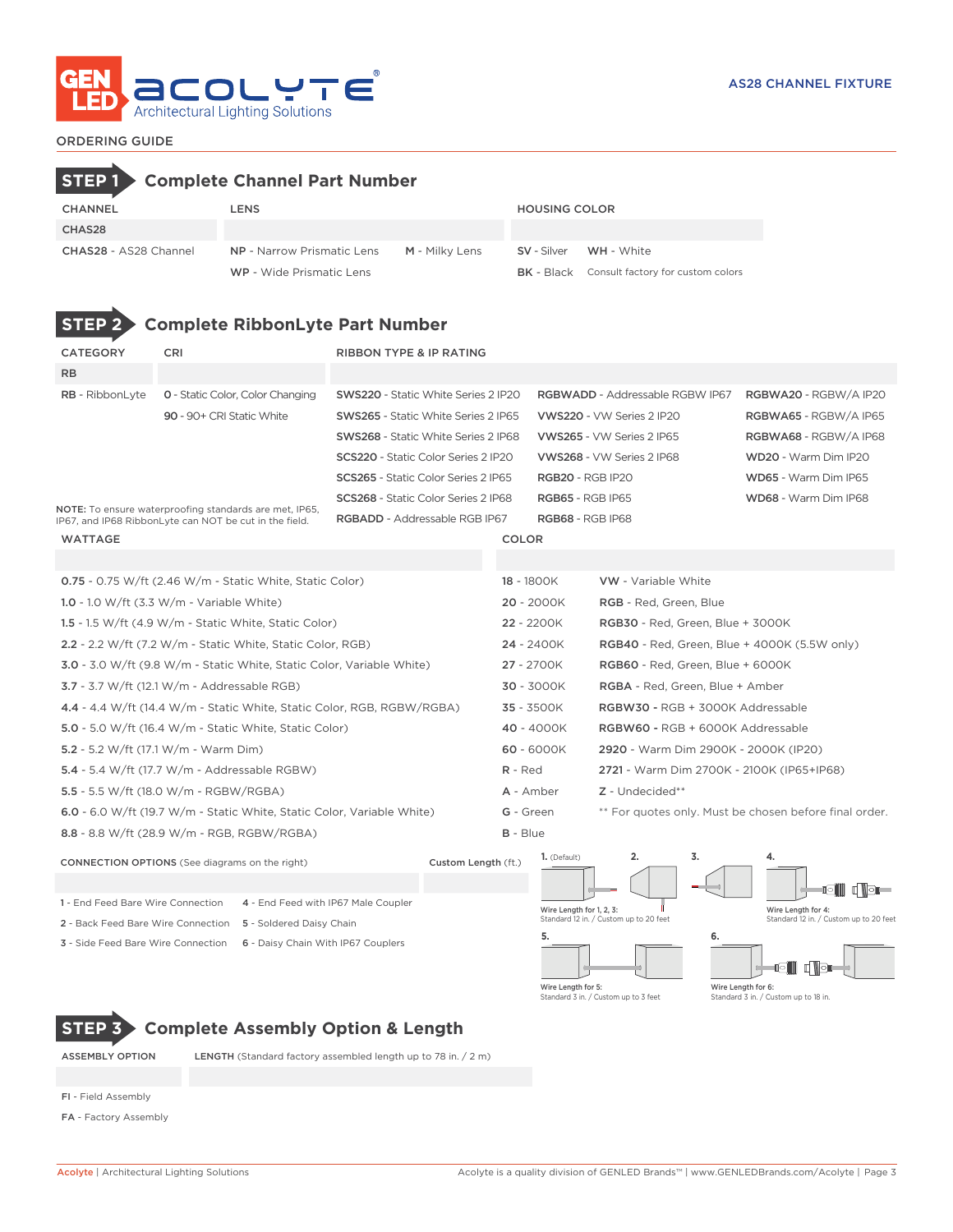

# RIBBONLYTE SPECIFICATIONS & COMPATIBILITY

| Available<br>Wattages                   | Cuttable<br>Length               | LED<br>Pitch                 | Im/W<br>Color<br>without<br>Temp.                                                                                                                                                                                                                                                                                                                                                                                                                                                                                                |                                                               | Delivered Lumens with<br><b>Narrow Prismatic Lens</b>                                                                    | Delivered Lumens with<br><b>Wide Prismatic Lens</b>                                                                      | Delivered Lumens with<br><b>Milky Lens</b>                                                                               | Max<br>Length                                                       |              | Compatible<br>with Channel |              |
|-----------------------------------------|----------------------------------|------------------------------|----------------------------------------------------------------------------------------------------------------------------------------------------------------------------------------------------------------------------------------------------------------------------------------------------------------------------------------------------------------------------------------------------------------------------------------------------------------------------------------------------------------------------------|---------------------------------------------------------------|--------------------------------------------------------------------------------------------------------------------------|--------------------------------------------------------------------------------------------------------------------------|--------------------------------------------------------------------------------------------------------------------------|---------------------------------------------------------------------|--------------|----------------------------|--------------|
|                                         |                                  |                              |                                                                                                                                                                                                                                                                                                                                                                                                                                                                                                                                  | Lens                                                          | (lm/ft / lm/m)                                                                                                           | (lm/ft / lm/m)                                                                                                           | (lm/ft / lm/m)                                                                                                           |                                                                     | <b>IP20</b>  | IP65                       | IP68         |
| 0.75<br><b>Static White</b><br>Series 2 | 1.97 in.<br>$(50$ mm $)$         | 48 LEDs/ft<br>(160 LEDs/m)   | 1800K<br>2000K<br>2200K<br>2400K<br>2700K<br>3000K<br>3500K<br>4000K<br>6000K                                                                                                                                                                                                                                                                                                                                                                                                                                                    | 84<br>99<br>109<br>113<br>123<br>123<br>130<br>134<br>131     | 55/182<br>65/214<br>72/236<br>75/245<br>81/266<br>81 / 266<br>86 / 281<br>88/290<br>86/284                               | 55/182<br>65 / 214<br>72/236<br>75/245<br>81/266<br>81/266<br>86 / 281<br>88/290<br>86 / 284                             | 58/190<br>68 / 224<br>75 / 249<br>78 / 256<br>85 / 278<br>85 / 278<br>90/294<br>92 / 303<br>90 / 297                     | IP20:<br>49 ft<br>(15 m)<br>IP65/IP68:<br>32.8 ft<br>(10 m)         | ✓            | $\checkmark$               | $\checkmark$ |
| 1.5<br><b>Static White</b><br>Series 2  | 1.97 in.<br>$(50$ mm $)$         | 48 LEDs/ft<br>$(160$ LEDs/m) | 1800K<br>2000K<br>2200K<br>2400K<br>2700K<br>3000K<br>3500K<br>4000K<br>6000K                                                                                                                                                                                                                                                                                                                                                                                                                                                    | 84<br>98<br>109<br>113<br>123<br>123<br>129<br>134<br>131     | 111 / 364<br>129 / 424<br>144 / 472<br>149 / 489<br>162 / 533<br>162 / 533<br>170 / 559<br>177 / 580<br>173/567          | 111 / 364<br>129/424<br>144 / 472<br>149 / 489<br>162 / 533<br>162 / 533<br>170 / 559<br>177/580<br>173 / 567            | 116 / 380<br>135/444<br>150 / 493<br>156 / 512<br>170 / 557<br>170 / 557<br>178 / 584<br>185/607<br>181 / 593            | IP20:<br>49 ft<br>(15 m)<br>IP65/IP68:<br>32.8 ft<br>(10 m)         | ✓            | $\checkmark$               | $\checkmark$ |
| 2.2<br><b>Static White</b><br>Series 2  | 1.97 in.<br>$(50$ mm $)$         | 48 LEDs/ft<br>(160 LEDs/m)   | 1800K<br>2000K<br>2200K<br>2400K<br>2700K<br>3000K<br>3500K<br>4000K<br>6000K                                                                                                                                                                                                                                                                                                                                                                                                                                                    | 83<br>96<br>106<br>111<br>120<br>122<br>127<br>133<br>128     | 161 / 527<br>186 / 610<br>205/673<br>215 / 705<br>232 / 762<br>236 / 775<br>246 / 807<br>257/845<br>248 / 813            | 161 / 527<br>186 / 610<br>205/673<br>215 / 705<br>232 / 762<br>236 / 775<br>246 / 807<br>257/845<br>248 / 813            | 168 / 551<br>194 / 637<br>215 / 704<br>225 / 737<br>243 / 797<br>247 / 810<br>257 / 843<br>269 / 883<br>259 / 850        | IP20:<br>42 ft<br>(12.8 m)<br>IP65/IP68:<br>32.8 ft<br>(10 m)       | $\checkmark$ | $\checkmark$               | $\checkmark$ |
| 3.0<br><b>Static White</b><br>Series 2  | 1.97 in.<br>$(50$ mm $)$         | 48 LEDs/ft<br>(160 LEDs/m)   | 1800K<br>2000K<br>2200K<br>2400K<br>2700K<br>3000K<br>3500K<br>4000K<br>6000K                                                                                                                                                                                                                                                                                                                                                                                                                                                    | 84<br>98<br>108<br>109.8<br>122.9<br>130<br>133<br>133<br>128 | 222/728<br>259 / 849<br>285 / 935<br>290 / 951<br>324 / 1064<br>343 / 1126<br>351 / 1152<br>351 / 1152<br>338 / 1109     | 222/728<br>259 / 849<br>285 / 935<br>290 / 951<br>324 / 1064<br>343 / 1126<br>351 / 1152<br>351 / 1152<br>338 / 1109     | 232 / 761<br>270 / 887<br>298 / 978<br>303 / 994<br>339 / 1113<br>359 / 1177<br>367 / 1204<br>367 / 1204<br>353 / 1159   | IP20:<br>36 ft<br>(11 m)<br>IP65/IP68:<br>32.8 ft<br>(10 m)         | $\checkmark$ | $\checkmark$               | $\checkmark$ |
| 4.4<br><b>Static White</b><br>Series 2  | 1.97 in.<br>$(50$ mm $)$         | 48 LEDs/ft<br>(160 LEDs/m)   | 1800K<br>81<br>314 / 1029<br>314 / 1029<br>328 / 1076<br>2000K<br>95<br>368 / 1207<br>368/1207<br>385 / 1262<br>2200K<br>105<br>407 / 1334<br>407 / 1334<br>425 / 1394<br>2400K<br>109<br>422 / 1385<br>422 / 1385<br>441/1448<br>2700K<br>122<br>472 / 1550<br>472 / 1550<br>494 / 1620<br>3000K<br>129<br>499 / 1639<br>499 / 1639<br>522 / 1713<br>3500K<br>132<br>511 / 1677<br>511 / 1677<br>534 / 1753<br>4000K<br>511 / 1677<br>511 / 1677<br>132<br>534 / 1753<br>6000K<br>126<br>488 / 1601<br>488 / 1601<br>510 / 1673 |                                                               | 28 ft 4 in.<br>(8.64 m)                                                                                                  | $\checkmark$                                                                                                             | $\checkmark$                                                                                                             | $\checkmark$                                                        |              |                            |              |
| 5.0<br><b>Static White</b><br>Series 2  | 1.4 in.<br>$(35.7 \, \text{mm})$ | 68 LEDs/ft<br>(224 LEDs/m)   | 1800K<br>2000K<br>2200K<br>2400K<br>2700K<br>3000K<br>3500K<br>4000K<br>6000K                                                                                                                                                                                                                                                                                                                                                                                                                                                    | 83<br>98<br>107<br>110<br>123<br>130<br>133<br>133<br>127     | 365 / 1198<br>431 / 1415<br>417 / 1545<br>483 / 1585<br>541/1774<br>572 / 1877<br>585 / 1920<br>585 / 1920<br>559 / 1833 | 365 / 1198<br>431 / 1415<br>417 / 1545<br>483 / 1585<br>541/1774<br>572 / 1877<br>585 / 1920<br>585 / 1920<br>559 / 1833 | 382 / 1253<br>451/1479<br>492 / 1615<br>505 / 1657<br>565 / 1855<br>598 / 1962<br>612 / 2007<br>612 / 2007<br>584 / 1917 | IP20:<br>33 ft 4 in.<br>(10.1 m)<br>IP65/IP68:<br>32.8 ft<br>(10 m) | ✓            | $\checkmark$               | $\checkmark$ |

Acolyte | Architectural Lighting Solutions **Acolyte is a quality division of GENLED Brands™** | www.GENLEDBrands.com/Acolyte | Page 4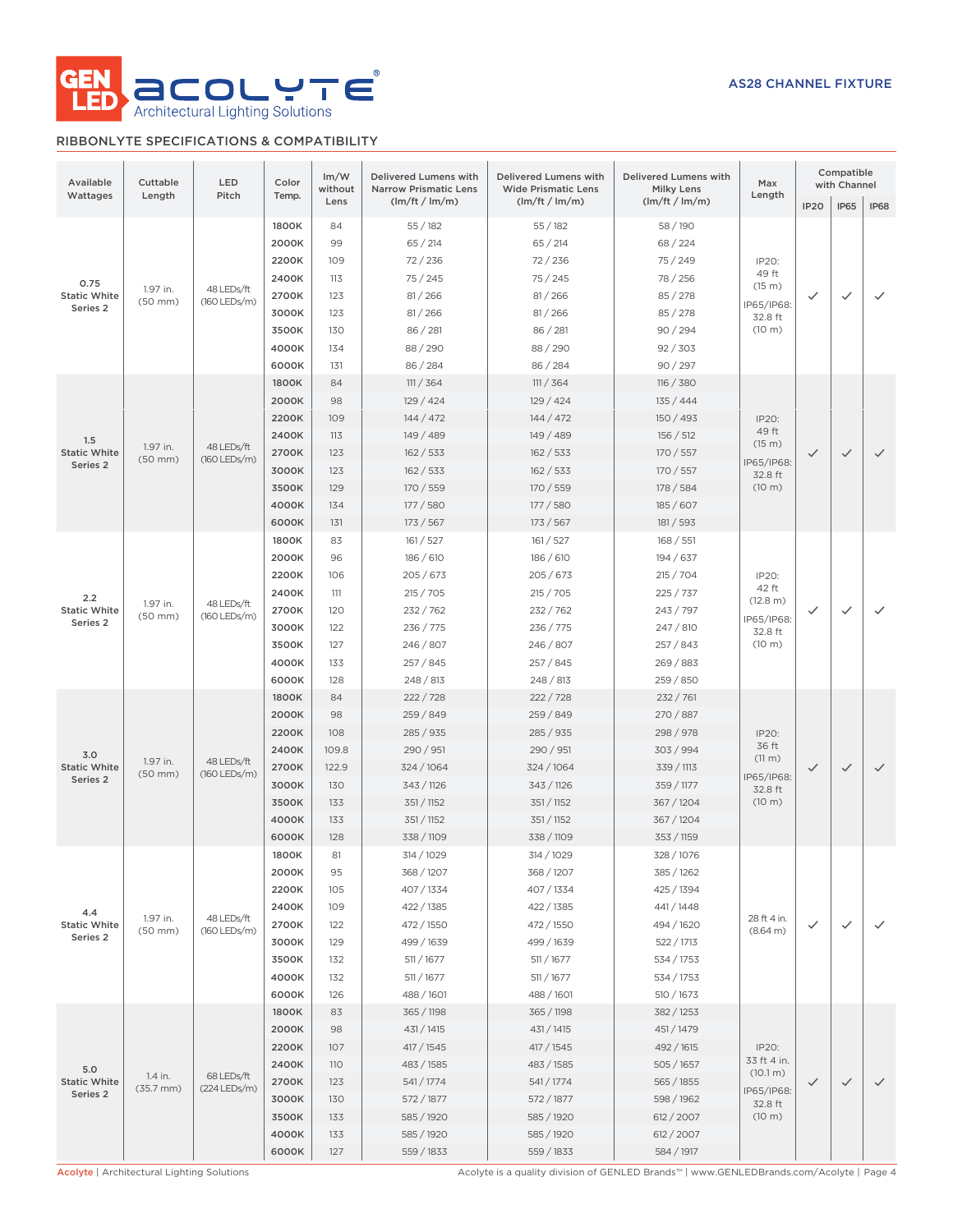

# RIBBONLYTE SPECIFICATIONS & COMPATIBILITY

| Available                                 | Cuttable                 | LED                        | Im/W<br>Delivered Lumens with<br>Color<br>without<br><b>Narrow Prismatic Lens</b> |      |                | Delivered Lumens with<br><b>Wide Prismatic Lens</b> | Delivered Lumens with<br><b>Milky Lens</b> | Max               | Compatible<br>with Channel |                                                   |              |          |         |              |    |              |          |
|-------------------------------------------|--------------------------|----------------------------|-----------------------------------------------------------------------------------|------|----------------|-----------------------------------------------------|--------------------------------------------|-------------------|----------------------------|---------------------------------------------------|--------------|----------|---------|--------------|----|--------------|----------|
| Wattages                                  | Length                   | Pitch                      | Temp.                                                                             | Lens | (lm/ft / lm/m) | (lm/ft / lm/m)                                      | (lm/ft / lm/m)                             | Length            | IP <sub>20</sub>           | <b>IP65</b>                                       | <b>IP68</b>  |          |         |              |    |              |          |
|                                           |                          |                            | 1800K                                                                             | 82   | 433 / 1420     | 433 / 1420                                          | 453 / 1485                                 |                   |                            |                                                   |              |          |         |              |    |              |          |
|                                           |                          |                            | 2000K                                                                             | 95   | 502/1646       | 502/1646                                            | 524 / 1720                                 |                   |                            |                                                   |              |          |         |              |    |              |          |
|                                           |                          |                            | 2200K                                                                             | 106  | 560 / 1836     | 560 / 1836                                          | 585 / 1920                                 |                   |                            |                                                   |              |          |         |              |    |              |          |
| 6.0<br>Static                             | 1.4 in.                  | 68 LEDs/ft                 | 2400K                                                                             | 109  | 576 / 1888     | 576 / 1888                                          | 602 / 1974                                 | 28 ft             |                            |                                                   |              |          |         |              |    |              |          |
| White                                     | $(35.7 \, \text{mm})$    | (224 LEDs/m)               | 2700K                                                                             | 122  | 644 / 2113     | 644 / 2113                                          | 673 / 2209                                 | (8.5 m)           | $\checkmark$               | $\checkmark$                                      | $\checkmark$ |          |         |              |    |              |          |
| Series <sub>2</sub>                       |                          |                            | 3000K                                                                             | 129  | 681 / 2235     | 681 / 2235                                          | 712 / 2336                                 |                   |                            |                                                   |              |          |         |              |    |              |          |
|                                           |                          |                            | 3500K                                                                             | 132  | 697 / 2287     | 697 / 2287                                          | 729 / 2391                                 |                   |                            |                                                   |              |          |         |              |    |              |          |
|                                           |                          |                            | 4000K                                                                             | 132  | 697 / 2287     | 697 / 2287                                          | 729 / 2391                                 |                   |                            | $\checkmark$<br>✓<br>$\checkmark$<br>$\checkmark$ |              |          |         |              |    |              |          |
|                                           |                          |                            | 6000K                                                                             | 126  | 665 / 2183     | 665 / 2183                                          | 696 / 2282                                 |                   |                            |                                                   |              |          |         |              |    |              |          |
| 0.75                                      |                          |                            | Red                                                                               | 41   | 27/89          | 27/89                                               | 28/93                                      | IP20:<br>49 ft    |                            |                                                   |              |          |         |              |    |              |          |
| <b>Static</b>                             | 1.97 in.                 | 48 LEDs/ft                 | Green                                                                             | 175  | 116 / 379      | 116 / 379                                           | 121 / 396                                  | (15 m)<br>IP65/   | $\checkmark$               |                                                   | $\checkmark$ |          |         |              |    |              |          |
| Color<br>Series 2                         | $(50$ mm $)$             | (160 LEDs/m)               | <b>Blue</b>                                                                       | 19   | 13/41          | 13/41                                               | 13/43                                      | IP68:<br>32.8 ft  |                            |                                                   |              |          |         |              |    |              |          |
|                                           |                          |                            | Amber                                                                             | 34   | 22/74          | 22/74                                               | 23/77                                      | (10 m)            |                            |                                                   |              |          |         |              |    |              |          |
| 1.5                                       |                          |                            | Red                                                                               | 42   | 55/182         | 55/182                                              | 58/190                                     | IP20:<br>49 ft    |                            |                                                   |              |          |         |              |    |              |          |
| Static                                    | 1.97 in.                 | 48 LEDs/ft                 | Green                                                                             | 160  | 211/693        | 211 / 693                                           | 221/724                                    | (15 m)<br>IP65/   | ✓                          |                                                   | $\checkmark$ |          |         |              |    |              |          |
| Color<br>Series <sub>2</sub>              | $(50$ mm $)$             | $(160$ LEDs/m)             | Blue                                                                              | 18   | 24/78          | 24/78                                               | 25/81                                      | IP68:<br>32.8 ft  |                            |                                                   |              |          |         |              |    |              |          |
|                                           |                          |                            | Amber                                                                             | 34   | 45/147         | 45/147                                              | 47 / 154                                   | (10 m)            |                            |                                                   |              |          |         |              |    |              |          |
|                                           |                          |                            | Red                                                                               | 42   | 81 / 267       | 81 / 267                                            | 85/279                                     | IP20:<br>42 ft    |                            |                                                   |              |          |         |              |    |              |          |
| 2.2<br><b>Static</b><br>Color<br>Series 2 | 1.97 in.                 | 48 LEDs/ft                 | Green                                                                             | 145  | 281/921        | 281/921                                             | 293/963                                    | (12.8 m)          |                            |                                                   |              |          |         |              |    |              |          |
|                                           | $(50$ mm $)$             | (160 LEDs/m)               | <b>Blue</b>                                                                       | 18   | 35/114         | 35/114                                              | 36/120                                     | IP65/<br>IP68:    | $\checkmark$               |                                                   | $\checkmark$ |          |         |              |    |              |          |
|                                           |                          |                            | Amber                                                                             | 34   | 66 / 216       | 66 / 216                                            | 69/226                                     | 32.8 ft<br>(10 m) |                            |                                                   |              |          |         |              |    |              |          |
|                                           |                          |                            | Red                                                                               | 40   | 106 / 346      | 106 / 346                                           | 110 / 362                                  |                   |                            |                                                   |              |          |         |              |    |              |          |
| 3.0<br>Static                             | 1.97 in.<br>$(50$ mm $)$ | 48 LEDs/ft<br>(160 LEDs/m) |                                                                                   |      |                | Green                                               | 127                                        | 335 / 1100        | 335 / 1100                 | 351 / 1150                                        | 32.8 ft      |          |         |              |    |              |          |
| Color<br>Series <sub>2</sub>              |                          |                            |                                                                                   |      |                |                                                     |                                            |                   |                            |                                                   |              |          |         | <b>Blue</b>  | 25 | 66 / 217     | 66 / 217 |
|                                           |                          |                            | Amber                                                                             | 29   | 77/251         | 77/251                                              | 80/263                                     |                   |                            |                                                   |              |          |         |              |    |              |          |
|                                           |                          |                            | Red                                                                               | 38   | 147/483        | 147/483                                             | 154 / 505                                  |                   |                            |                                                   |              |          |         |              |    |              |          |
| 4.4<br><b>Static</b>                      | 1.97 in.                 | 48 LEDs/ft                 | Green                                                                             | 117  | 453 / 1486     | 453 / 1486                                          | 474 / 1554                                 | 29 ft             |                            |                                                   |              |          |         |              |    |              |          |
| Color<br>Series <sub>2</sub>              | $(50$ mm $)$             | (160 LEDs/m)               |                                                                                   |      |                |                                                     |                                            | <b>Blue</b>       | 24                         | 93 / 305                                          | 93 / 305     | 97 / 319 | (8.8 m) | $\checkmark$ |    | $\checkmark$ |          |
|                                           |                          |                            | Amber                                                                             | 25   | 97 / 318       | 97 / 318                                            | 101 / 332                                  |                   |                            | $\checkmark$                                      |              |          |         |              |    |              |          |
| 5.0                                       |                          |                            | Red                                                                               | 37   | 163 / 534      | 163 / 534                                           | 170 / 558                                  |                   |                            |                                                   |              |          |         |              |    |              |          |
| Static                                    | 1.4 in.                  | 68 LEDs/ft                 | Green                                                                             | 116  | 510 / 1675     | 510 / 1675                                          | 534 / 1751                                 | 30 ft             | ✓                          | $\checkmark$                                      | $\checkmark$ |          |         |              |    |              |          |
| Color<br>Series <sub>2</sub>              | $(35.7 \, \text{mm})$    | (224 LEDs/m)               | Blue                                                                              | 24   | 106 / 346      | 106 / 346                                           | 110 / 362                                  | (9.14 m)          |                            |                                                   |              |          |         |              |    |              |          |
|                                           |                          |                            | Amber                                                                             | 26   | 114 / 375      | 114 / 375                                           | 120 / 392                                  |                   |                            |                                                   |              |          |         |              |    |              |          |
| 6.0                                       |                          |                            | Red                                                                               | 37   | 195 / 641      | 195/641                                             | 204 / 670                                  |                   |                            |                                                   |              |          |         |              |    |              |          |
| <b>Static</b>                             | 1.4 in.                  | 68 LEDs/ft                 | Green                                                                             | 113  | 597 / 1957     | 597 / 1957                                          | 624 / 2046                                 | 28 ft             | $\checkmark$               | $\checkmark$                                      | $\checkmark$ |          |         |              |    |              |          |
| Color<br>Series 2                         | $(35.7$ mm $)$           | (224 LEDs/m)               | <b>Blue</b>                                                                       | 23   | 121 / 398      | 121 / 398                                           | 127 / 417                                  | (8.5 m)           |                            |                                                   |              |          |         |              |    |              |          |
|                                           |                          |                            | Amber                                                                             | 24   | 127/416        | 127/416                                             | 132 / 435                                  |                   |                            |                                                   |              |          |         |              |    |              |          |
| 1.0<br>Variable<br>White<br>Series 2      | 1.97 in.<br>$(50$ mm $)$ | 42 LEDs/ft<br>(140 LEDs/m) | 2000K<br>$\begin{array}{c} + \end{array}$<br>6500K                                | 85   | 75 / 245       | 75/245                                              | 78 / 257                                   | 32.8 ft<br>(10 m) | $\checkmark$               | $\checkmark$                                      | $\checkmark$ |          |         |              |    |              |          |
| 3.0<br>Variable<br>White<br>Series 2      | 1.97 in.<br>$(50$ mm $)$ | 42 LEDs/ft<br>(140 LEDs/m) | 2000K<br>$^{\mathrm{+}}$<br>6500K                                                 | 80   | 211/693        | 211/693                                             | 221/724                                    | 32.8 ft<br>(10 m) | $\checkmark$               | $\checkmark$                                      | $\checkmark$ |          |         |              |    |              |          |
| 6.0<br>Variable<br>White<br>Series 2      | 1.97 in.<br>(50 mm)      | 42 LEDs/ft<br>(140 LEDs/m) | 2000K<br>$^{\mathrm{+}}$<br>6500K                                                 | 75   | 396 / 1299     | 396 / 1299                                          | 414 / 1358                                 | 32.8 ft<br>(10 m) | $\checkmark$               | $\checkmark$                                      | $\checkmark$ |          |         |              |    |              |          |

Acolyte | Architectural Lighting Solutions **Acolyte is a quality division of GENLED Brands™** | www.GENLEDBrands.com/Acolyte | Page 5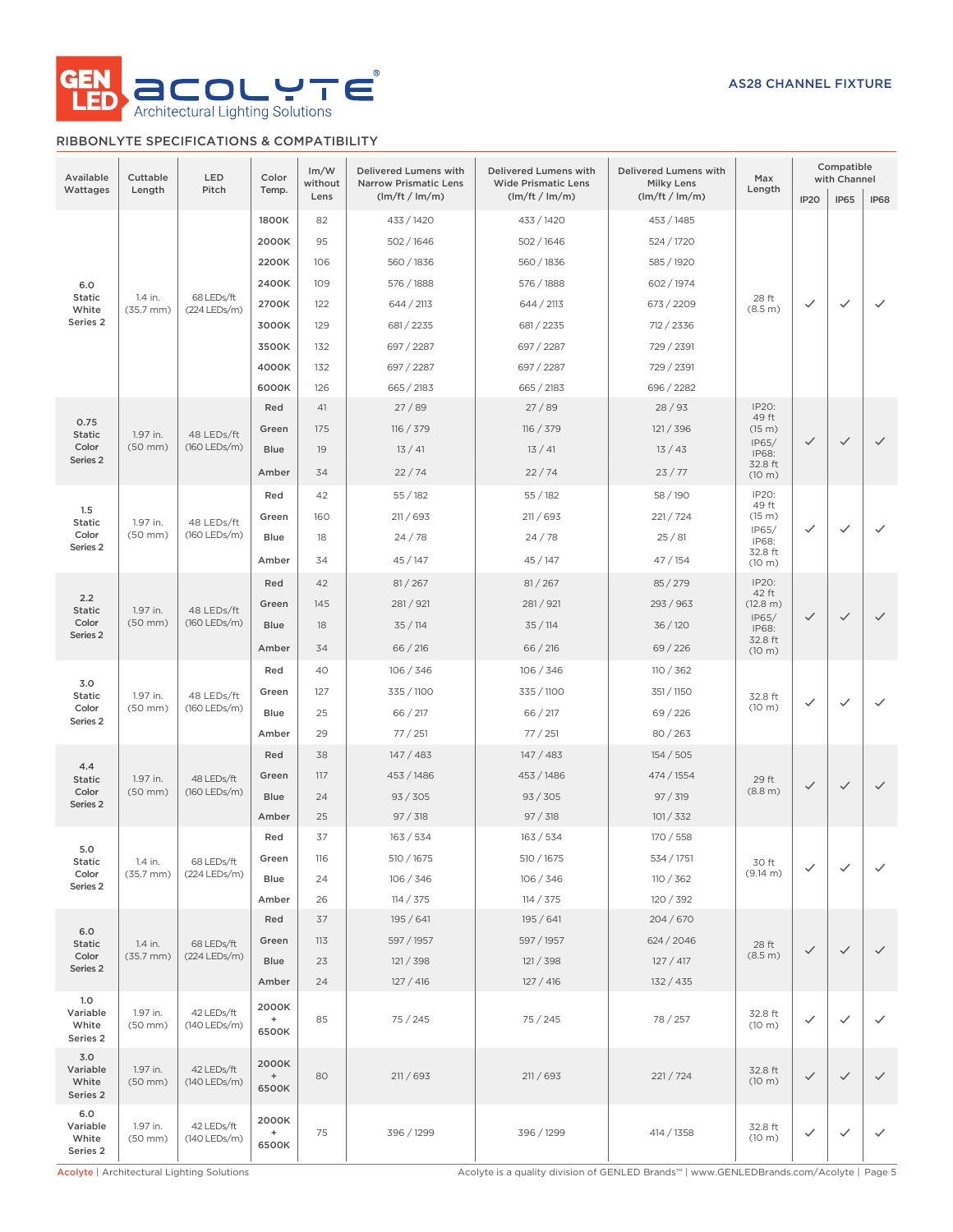

# RIBBONLYTE SPECIFICATIONS & COMPATIBILITY

| Available                       | Cuttable                           | LED                         | Color                     | Im/W<br>without | <b>Delivered Lumens</b><br>with                | <b>Delivered Lumens</b><br>with              | <b>Delivered Lumens</b><br>with     | Max                                |                  | Compatible<br>with Channel |                  |
|---------------------------------|------------------------------------|-----------------------------|---------------------------|-----------------|------------------------------------------------|----------------------------------------------|-------------------------------------|------------------------------------|------------------|----------------------------|------------------|
| Wattages                        | Length                             | Pitch                       | Temp.                     | Lens            | <b>Narrow Prismatic Lens</b><br>(lm/ft / lm/m) | <b>Wide Prismatic Lens</b><br>(lm/ft / lm/m) | <b>Milky Lens</b><br>(lm/ft / lm/m) | Length                             | IP <sub>20</sub> | <b>IP65</b>                | <b>IP68</b>      |
| 2.2<br><b>RGB</b>               | 6.55 in.<br>$(166.4 \, \text{mm})$ | 9 LEDs/ft<br>$(30$ LEDs/m)  | <b>RGB</b>                | 37              | 72/235                                         | 72/235                                       | 75 / 246                            | 19 ft 7.9 in.<br>(6 <sub>m</sub> ) | ✓                | $\checkmark$               | ✓                |
| 4.4<br><b>RGB</b>               | 3.94 in.<br>$(100$ mm $)$          | 18 LEDs/ft<br>(60 LEDs/m)   | <b>RGB</b>                | 37              | 72/235                                         | 72/235                                       | 75/246                              | 19 ft 7.9 in.<br>(6 <sub>m</sub> ) | $\checkmark$     | $\checkmark$               | $\checkmark$     |
| 8.8<br><b>RGB</b>               | 1.97 in.<br>$(50$ mm $)$           | 18 LEDs/ft<br>$(60$ LEDs/m) | <b>RGB</b>                | 37              | 287 / 940                                      | 287 / 940                                    | 300 / 983                           | 19 ft 7.9 in.<br>(6 <sub>m</sub> ) | $\checkmark$     | $\checkmark$               | $\checkmark$     |
| 4.4<br><b>RGBW</b>              | 6.55 in.<br>$(166.4 \, \text{mm})$ | 18 LEDs/ft<br>$(60$ LEDs/m) | <b>RGBW</b>               | 65              | 252 / 826                                      | 252/826                                      | 263 / 863                           | 19 ft 7.9 in.<br>(6 <sub>m</sub> ) | $\checkmark$     | $\checkmark$               | $\checkmark$     |
| 4.4<br><b>RGBA</b>              | 6.55 in.<br>$(166.4 \, \text{mm})$ | 18 LEDs/ft<br>$(60$ LEDs/m) | <b>RGBA</b>               | 33              | 128 / 419                                      | 128 / 419                                    | 134 / 438                           | 19 ft 7.9 in.<br>(6 <sub>m</sub> ) | ✓                | $\checkmark$               | $\checkmark$     |
| 5.5<br>$4$ -in-1<br><b>RGBW</b> | 3.94 in.<br>$(100$ mm $)$          | 18 LEDs/ft<br>$(60$ LEDs/m) | <b>RGBW</b>               | 51              | 247 / 810                                      | 247 / 810                                    | 258 / 847                           | 19 ft 7.9 in.<br>(6 <sub>m</sub> ) | $\checkmark$     | $\checkmark$               | $\checkmark$     |
| 5.5<br>4-in-1 RGBA              | 3.94 in.<br>$(100 \, \text{mm})$   | 18 LEDs/ft<br>(60 LEDs/m)   | <b>RGBA</b>               | 27              | 131 / 429                                      | 131 / 429                                    | 137 / 448                           | 19 ft 7.9 in.<br>(6 <sub>m</sub> ) | $\checkmark$     | $\checkmark$               | $\checkmark$     |
| 8.8<br><b>RGBW</b>              | 3.94 in.<br>$(100$ mm $)$          | 36 LEDs/ft<br>(120 LEDs/m)  | <b>RGBW</b>               | 61              | 472 / 1550                                     | 472 / 1550                                   | 494 / 1620                          | 19 ft 7.9 in.<br>(6 <sub>m</sub> ) | $\checkmark$     | $\checkmark$               | $\checkmark$     |
| 8.8<br><b>RGBA</b>              | 3.94 in.<br>$(100$ mm $)$          | 36 LEDs/ft<br>(120 LEDs/m)  | <b>RGBA</b>               | 22              | 170 / 559                                      | 170 / 559                                    | 178 / 584                           | 19 ft 7.9 in.<br>(6 <sub>m</sub> ) | $\checkmark$     | $\checkmark$               | $\checkmark$     |
|                                 |                                    |                             | Red                       | 18.5            | 16/53                                          | 16/53                                        | 17/56                               |                                    |                  |                            |                  |
| <b>RGB</b>                      | 3.94 in.                           | 18 LEDs/ft                  | Green                     | 45.6            | 40 / 132                                       | 40 / 132                                     | 42/138                              | 16 ft 5 in.<br>(5 <sub>m</sub> )   | N/A              | N/A                        | $\checkmark$     |
| Addressable                     | $(100$ mm)                         | $(60$ LEDs/m)               | <b>Blue</b>               | 11.1            | 10/32                                          | 10/32                                        | 10/34                               |                                    |                  |                            | <b>IP67</b>      |
|                                 |                                    |                             | All                       | 89              | 78.3 / 256.9                                   | 78.3 / 256.9                                 | 81.9 / 268.6                        |                                    |                  |                            |                  |
|                                 |                                    |                             | Red<br>Green              | 20.3<br>51.3    | 18/59<br>45/148                                | 18/59<br>45/148                              | 19/61<br>47/155                     |                                    |                  |                            |                  |
| <b>RGBW</b>                     | 3.94 in.                           | 18 LEDs/ft                  | <b>Blue</b>               | 10.8            | 10/31                                          | 10/31                                        | 10/33                               | 16 ft 5 in.                        | N/A              | N/A                        | ✓<br><b>IP67</b> |
| Addressable                     | $(100$ mm $)$                      | $(60$ LEDs/m)               | White                     | 51.3            | 45/148                                         | 45/148                                       | 47/155                              | (5 <sub>m</sub> )                  |                  |                            |                  |
|                                 |                                    |                             | All                       | 167.4           | 147/483                                        | 147/483                                      | 154/505                             |                                    |                  |                            |                  |
| 5.2<br>Warm Dim                 | 3.94 in.<br>(100 mm)               | 36 LEDs/ft<br>(120 LEDs/m)  | <b>WARM</b><br><b>DIM</b> | 55              | 252 / 826                                      | 252/826                                      | 263/863                             | 16 ft 4 in.<br>(5 <sub>m</sub> )   | $\checkmark$     | $\checkmark$               | $\checkmark$     |

DIODE VISIBILITY CHART (Data below applies to installations with Milky lens only)





**RibbonLyte Color Changing RibbonLyte**

**No Visible Diode = N With Visible Diode = Y**

**Static White & Static Color**

| 0.75/1.5/2.2                       | 3.0/4.4                            | 5.0/6.0                                        | 2.2<br><b>RGB</b>                         | 4.4<br><b>RGB</b>                  | 8.8<br><b>RGB</b>                  | 4.4<br>RGBW/A                      | 5.5<br>$4$ -in-1<br>RGBW/A                     | 8.8<br>RGBW/A                      | Warm<br>Dim                        | Variable<br>White                  | <b>RGB/RGBW</b><br>Addressable |
|------------------------------------|------------------------------------|------------------------------------------------|-------------------------------------------|------------------------------------|------------------------------------|------------------------------------|------------------------------------------------|------------------------------------|------------------------------------|------------------------------------|--------------------------------|
| IP2O<br><b>IP65</b><br><b>IP68</b> | IP20<br><b>IP65</b><br><b>IP68</b> | IP <sub>20</sub><br><b>IP65</b><br><b>IP68</b> | <b>IP20</b><br><b>IP65</b><br><b>IP68</b> | IP2O<br><b>IP65</b><br><b>IP68</b> | IP2O<br><b>IP65</b><br><b>IP68</b> | IP2O<br><b>IP65</b><br><b>IP68</b> | IP <sub>20</sub><br><b>IP65</b><br><b>IP68</b> | IP2O<br><b>IP65</b><br><b>IP68</b> | IP2O<br><b>IP65</b><br><b>IP68</b> | IP2O<br><b>IP65</b><br><b>IP68</b> | <b>IP67</b>                    |
| N                                  | N                                  |                                                | N                                         | N                                  | N                                  | N                                  | N                                              | N                                  | N                                  |                                    | N                              |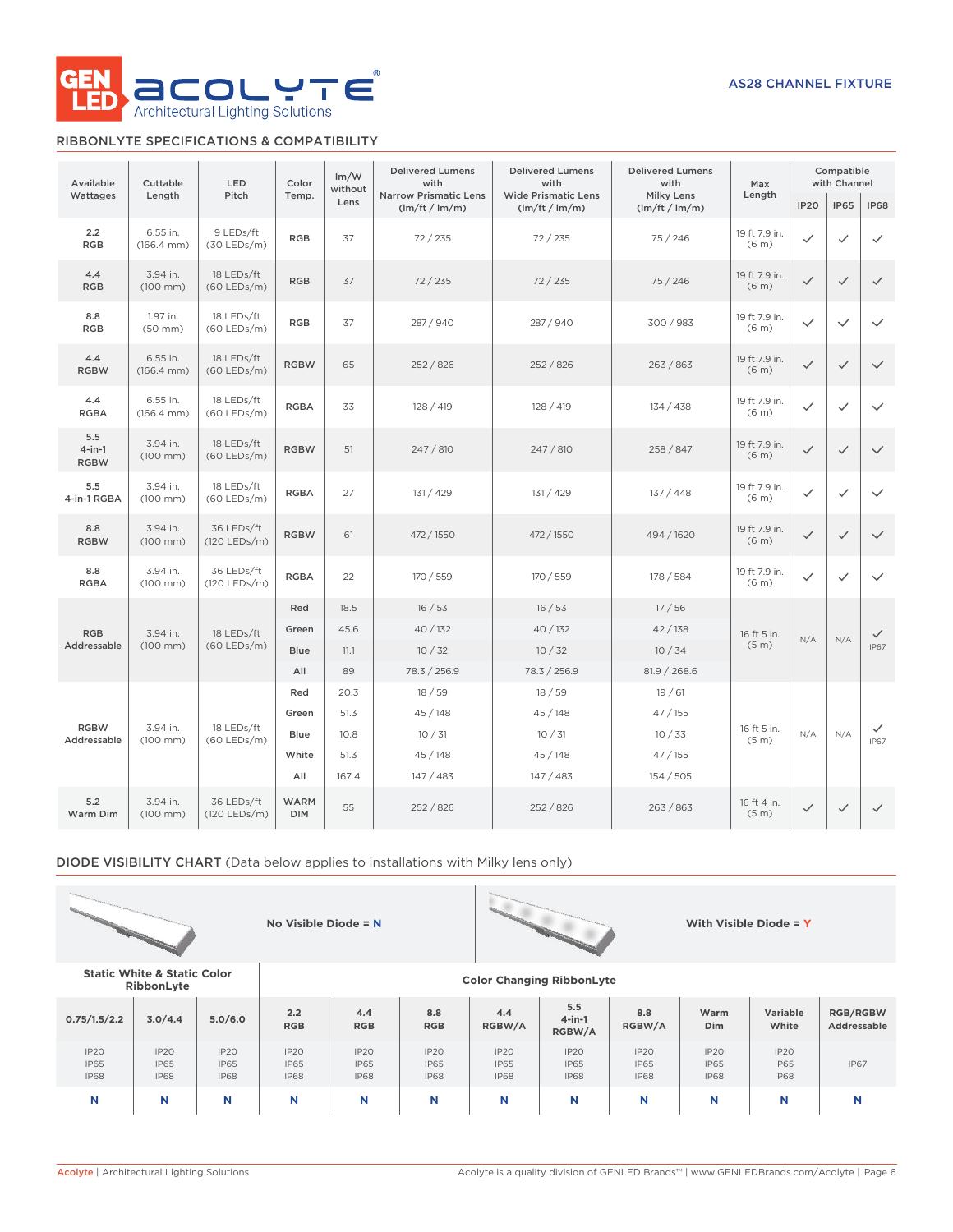

# AVAILABLE DRIVERS

### NON-DIMMING ELECTRONIC DRIVERS LUTRON HI-LUME DRIVERS



30W, 60W, 96W Non-Dimming Electronic Class 2 Drivers

Part No.: • DRVW2430 (30 Watt) • DRVW2460 (60 Watt)

• DRVW2496 (96 Watt)

Output Voltage: 24 V Voltage Range: 120-277 VAC IP Rating: Dry or Damp UL Listed





60W, 96W, 150W, 300W ELV/MLV Dimmable Drivers

Part No.:

- DRVW2460ELVMLV (60 Watt)
- DRVW2496ELVMLV (96 Watt)
- DRVW24150ELVMLV (150 Watt)
- DRVW24300ELVMLV (300 Watt)

Line Voltage Dimmable Drivers Output Voltage: 24 V Voltage Range: 100-277 VAC IP Rating: IP67 Dimmable UL, CE, and CSA Listed



240W, 320W Non-Dimming Electronic Drivers

Part No.: • DRVW24240 (240 Watt) • DRVW24320 (320 Watt)

Output Voltage: 24 V Voltage Range: 90-305 VAC IP Rating: Dry or Damp UL Recognized



40W Lutron Hi-Lume 1% Dimming Class 2 Drivers

Part No.: • DRVLUT24403W (40 Watt, 3-wire) • DRVLUT24402W (40 Watt, 2-wire)

Output Voltage: 24 V Voltage Range: 120-277 VAC (3-wire model) or 120V (2-wire model) IP Rating: Dry or Damp Dimmable using 2-wire forward phase, 3-wire+G or digital EcoSystem UL Listed



### LUTRON Skylark Contour Dimmer

Part No.: TRIDIMSKY Width: 2.94 in (75 mm) Length: 4.69 in (120 mm) Depth: 0.30 in (7.6 mm)

- Single pole and 3-way versions
- Compatible with Acolyte MLV drivers
- Slide adjusts brightness and On/Off control
- 30 mA max control current
- Available in white finish



### LUTRON NOVA-T Dimmer

Part No.: TRIDIMNOVA Width: 2.75 in (70 mm) Length: 4.56 in (116 mm) Depth: 0.30 in (7.6 mm)

- Slide adjusts brightness and On/Off control
- 30 mA max control current
- Available in white finish



### LUTRON DIVA Dimmer

Part No.: TRIDIMDIVA (With Locator Light) TRIDIMDIVAL Width: 2.94 in (75 mm) Length: 4.69 in (120 mm) Depth: 0.30 in (7.6 mm)

- Large paddle switch with a captive linear-slide dimmer
- 30 mA max control current
- Available in white finish
- Available with locator light which glows green when the switch is off

Note: For more options, please reference the Optional Dimmer List on Acolyte product website page.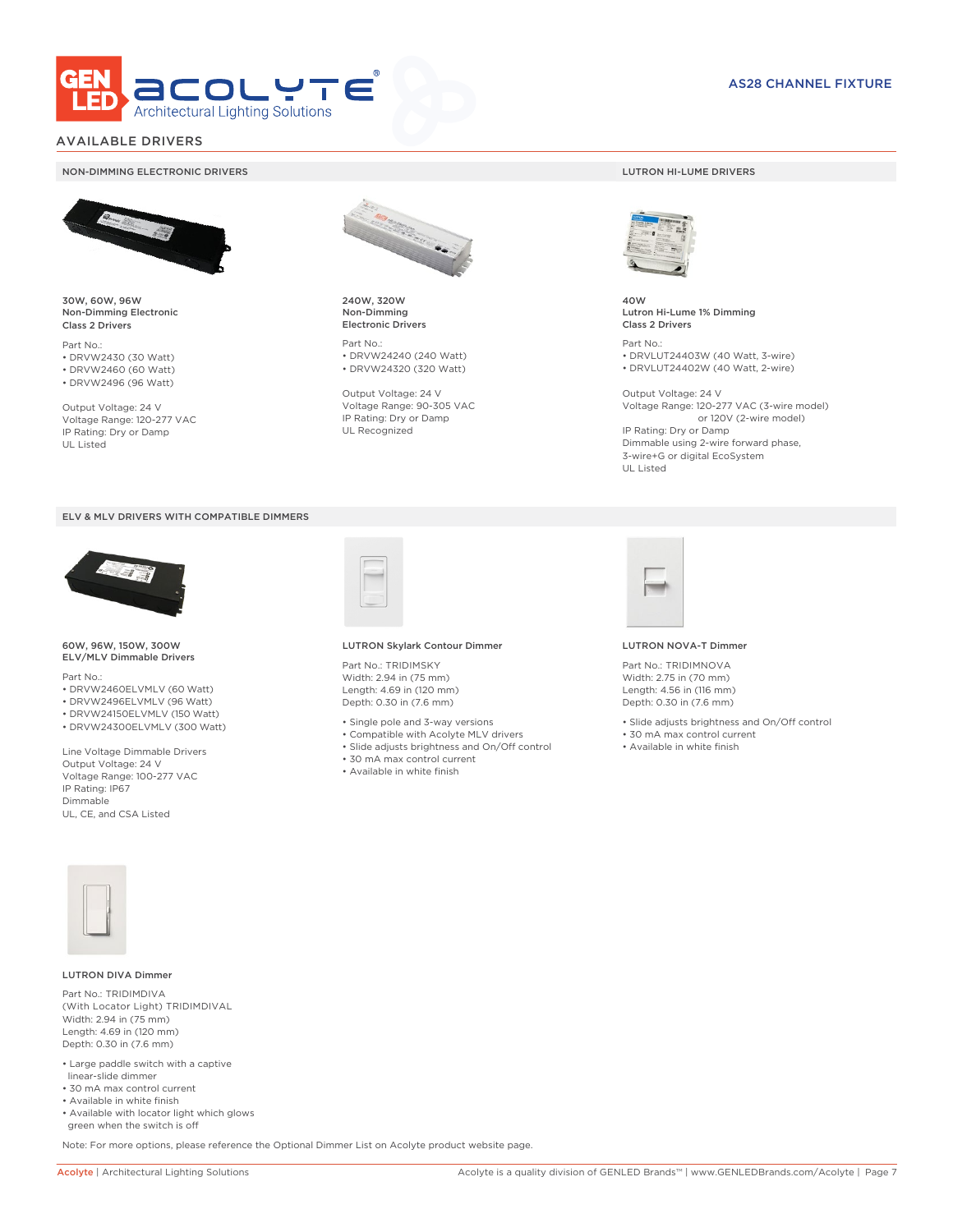

## AVAILABLE DRIVERS / CONTROLLERS AND DIMMING OPTIONS / WIRE GAUGE CHART

## 0-10V DRIVERS AND DIMMERS **DIMMING MODULE**



0-10V Dimmable Waterproof Drivers

96W Part No.: DRVW249610P 288W Part No.: DRVW2428810P Output Voltage: 24 V (+/- 0.5V) Voltage Range: 100-277 VAC Environmental Rating: UL Wet Location UL Listed



# LUTRON DIVA Dimmer

Module

DMX CONTROLLER AND PART NUMBER - FOR COLOR CHANGING VERSIONS

Part No.: LVDIMDIVA Width: 2.94 in (75 mm) Length: 4.69 in (120 mm) Depth: 0.30 in (7.6 mm) • Compatible with 0-10 V Dimming

 linear-slide dimmer • 30 mA max control current • Available in white finish

• Large paddle switch with a captive

LUTRON NOVA-T Dimmer

Part No.: LVDIMNOVA Width: 2.75 in (70 mm) Length: 4.56 in (116 mm) Depth: 0.30 in (7.6 mm)

- Compatible with 0-10 V Dimming Module
- Slide adjusts brightness and On/Off control
- 30 mA max control current • Available in white finish



Variable White Dimming Module

Part No.: VWDIMMOD

- 1 dimming module required per 30 ft (9.1 m)
- This product is only compatible with Variable White RibbonLyte, not Variable White Amber or Variable White Red. Works with any 0-10V dimmers to provide CCT change with one dimmer and brightness change with the other.

Note: Max length before additional power is introduced



GLASS TOUCH WALL CONTROLLER Part Number: AWCRGBWW AWCVWW



4 CHANNEL WATERPROOF DMX INTERFACE Part Number: DMXINFWLCD4



1 ZONE WALL CONTROLLER Part Number: DMXCTRLG



5 CHANNEL DMX INTERFACE Part Number: DMXINFLCD5



5 ZONE WALL CONTROLLER Part Number: DMXCTRL



DMX OPTO SPLITTER Part Number: DMXOS8



10 ZONE WALL CONTROLLER Part Number: DMXCTRLD

| DRIVER AND RIBBONLYTE AT FULL LOAD |          |               |      |        |      |        |      |        |                |        |      |        |      |        |                |        |
|------------------------------------|----------|---------------|------|--------|------|--------|------|--------|----------------|--------|------|--------|------|--------|----------------|--------|
| Wattages                           | 60<br>30 |               |      | 96     |      | 150    |      | 200    |                | 240    |      | 300    |      | 320    |                |        |
| Wire<br>Gauge                      | Feet     | <b>Meters</b> | Feet | Meters | Feet | Meters | Feet | Meters | Feet           | Meters | Feet | Meters | Feet | Meters | Feet           | Meters |
|                                    |          |               |      |        |      |        |      |        |                |        |      |        |      |        |                |        |
| <b>24 AWG</b>                      | 14       | 4.27          | 9    | 2.74   | 5.5  | 1.68   | 3.75 | 1.14   | 2.75           | 0.84   | 2.25 | 0.69   | 1.75 | 0.53   | 1.75           | 0.53   |
| 22 AWG                             | 22       | 6.71          | 14   | 4.27   | 9    | 2.74   | 5.75 | 1.75   | 4.5            | 1.37   | 3.5  | 1.07   | 2.75 | 0.84   | 2.75           | 0.84   |
| 20 AWG                             | 35       | 10.67         | 23   | 7.01   | 14   | 4.27   | 9    | 2.74   | $\overline{7}$ | 2.13   | 5.75 | 1.75   | 4.5  | 1.37   | 4.25           | 1.30   |
| <b>18 AWG</b>                      | 56       | 17.07         | 37   | 11.28  | 23   | 7.01   | 15   | 4.57   | 11             | 3.35   | 9    | 2.74   | 7.5  | 2.29   | $\overline{7}$ | 2.13   |
| <b>16 AWG</b>                      | 90       | 27.44         | 60   | 18.29  | 37   | 11.28  | 24   | 7.32   | 18             | 5.49   | 15   | 4.57   | 12   | 3.66   | 11             | 3.35   |
| <b>14 AWG</b>                      | 142      | 43.29         | 95   | 28.96  | 59   | 17.99  | 38   | 11.59  | 28             | 8.54   | 23   | 7.01   | 19   | 5.79   | 17             | 5.18   |
| <b>12 AWG</b>                      | 226      | 68.90         | 151  | 46.04  | 94   | 28.66  | 60   | 18.29  | 45             | 13.72  | 37   | 11.28  | 30   | 9.15   | 28             | 8.54   |
| <b>10 AWG</b>                      | 360      | 109.76        | 240  | 73.17  | 150  | 45.73  | 96   | 29.27  | 72             | 21.95  | 60   | 18.29  | 48   | 14.63  | 45             | 13.72  |
| 8 AWG                              | 574      | 175.00        | 381  | 116.16 | 239  | 72.87  | 153  | 46.65  | 115            | 35.06  | 95   | 28.96  | 76   | 23.17  | 71             | 21.65  |